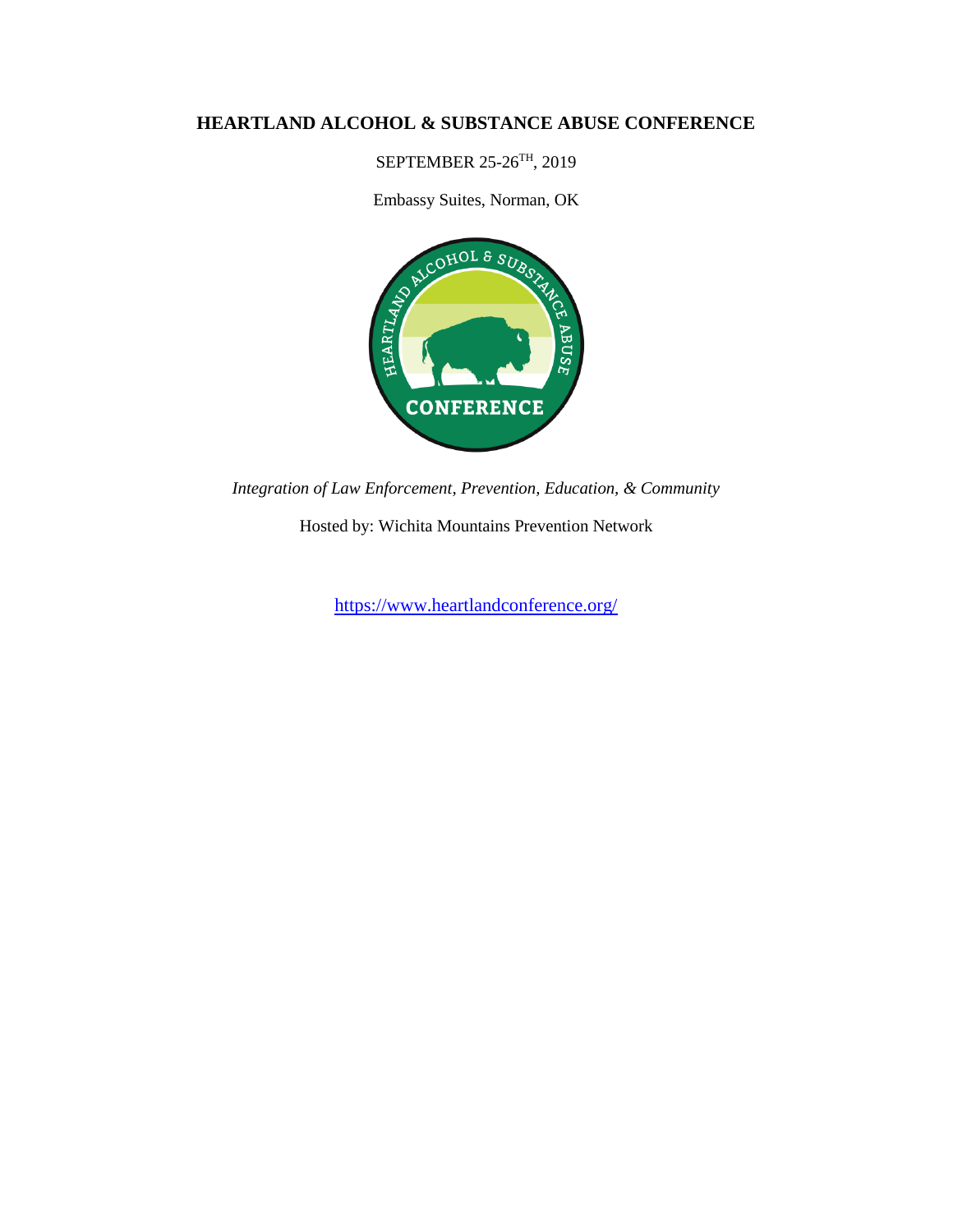# **AGENDA**

#### *September 25, 2019*

7:00-8:00 Vendor Set-up 7:00-8:45 Registration/ Continental Breakfast 9:00 Welcome/Opening Ceremony (Color Guard) 9:30-10:15 General Session/ Keynote Speaker (Jermaine Galloway) 10:15- 10:30 Break 10:30-11:45 Breakout Session #1 11:45-1:00 Lunch on your own 1:00-2:15 Breakout Session #2 2:15-2:30 Break/ afternoon refreshments 2:30-3:45 Breakout Session #3 3:45-4:00 Break 4:00-4:30 Closing/ Drawing

#### *September 26, 2019*

7:00-8:45 Registration/ Continental Breakfast 9:00-10:00 General Session/ Keynote Speaker (Jo McGuire ) 10:00-10:15 Break 10:15-11:30 Breakout Session #4 11:30-11:45 Break 11:45- 2:00 Lunch Provided Awards Ceremony General Session with Keynote Speaker (Mike Snowden) 2:00-2:15 Break 2:15-3:30 Breakout Session #5 3:30- 3:45 Break 3:45-4:30 General Session Closing/ Drawing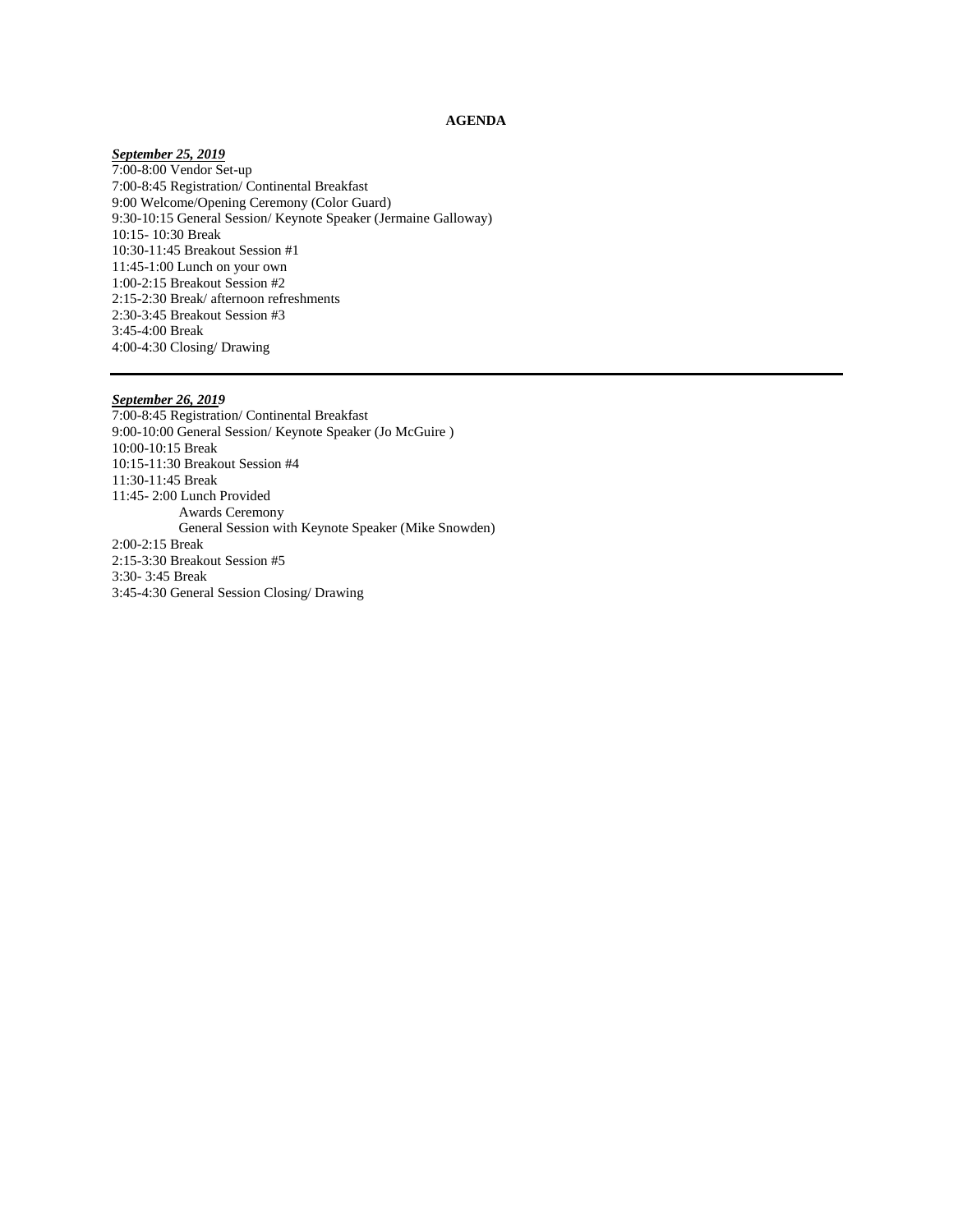# **Breakout Sessions September 25, 2019**

# **Morning Keynote: Jermaine Galloway RM- OK AB**

# **10:30-11:45 am**

| The Opioid Epidemic & Operation<br>Prevention      | Lisa Sullivan, DEA- Dallas Field<br>Division                                            | OK H |
|----------------------------------------------------|-----------------------------------------------------------------------------------------|------|
| Tradition Not Addiction (Culture is<br>Prevention) | Raquel Ramos, Cheyenne & Arapaho<br>Tribes, Partnership for Success (PFS)<br>Specialist | OKC  |
| Medical Marijuana in OK: What You<br>Need to Know  | Adria Berry, State Chamber of<br>Oklahoma                                               | OKD  |

# **1:00-2:15 pm**

| Still High!                                              | Jermaine Galloway, Tall Cop Says Stop                           | OK AB |
|----------------------------------------------------------|-----------------------------------------------------------------|-------|
| Engaging and Working With Youth (a<br>youth perspective) | The Shawnee Youth Coalition (SYC)                               | OK C  |
| 2M2L, What is it $&$ How do I get<br>involved?           | Erik Smoot, OK ABLE Commission &<br><b>Stacy Potter, ROCMND</b> | OKD   |

### **2:30-3:45 pm**

| .                                          |                                         |      |
|--------------------------------------------|-----------------------------------------|------|
| How did we end up here? Discussion         | Dr. Dan Criswell, MD, Duncan            | OKD  |
| with a physician on the evolution of the   | Regional Hospital & Clinical Professor, |      |
| opioid crisis in Oklahoma & ways to        | SW OK Family Medicine Residency         |      |
| avoid repeating those same unintended      |                                         |      |
| causes in the future.                      |                                         |      |
| <b>Tackling College Tailgating Culture</b> | Chuck Lester, RPC Director, OSU         | OK H |
|                                            | Prevention                              |      |
| Vaping: Liquid Smoke & Mirrors             | Rick Rayl (RPh, Director of Pharmacy    | OK C |
|                                            | at University Behavioral Health of      |      |
|                                            | Denton)                                 |      |

# **Sept 26, 2019**

# **9:25-10:00 am- Morning Keynote: Jo McGuire RM OK E**

# **10:15-11:30 am**

| <b>Oklahoma Prevention Needs</b> | Barbara Ellis, Retired Lawton Public | OK B |
|----------------------------------|--------------------------------------|------|
| Assessment (OPNA) Survey-The     | Schools Administrator, WMPN Board    |      |
| Village Impact                   | Chair                                |      |
| Drug Overdose in OK              | Avy Redus, OK State Department of    | OK C |
|                                  | Health-Injury Prevention Service     |      |
| <b>Bar Checks</b>                | Todd Anthony, Oklahoma ABLE          | OKD  |
|                                  | Commission                           |      |
|                                  |                                      |      |

# **Lunch Keynote-Mike Snowden, Oklahoma Bureau of Narcotics**

# **2:15-3:30 pm**

| Safe Workplaces and Legal Marijuana:<br>What is an Employer to Do                    | Jo McGuire, Executive Director of the<br>National Drug & Alcohol Screening<br>Association | OK E |
|--------------------------------------------------------------------------------------|-------------------------------------------------------------------------------------------|------|
| To Catch a Moonshiner-The Dirty<br>Truths that Cable Television Couldn't<br>Show You | Joe Daniels, Special Agent in Charge,<br>OK ABLE Commission                               | OK D |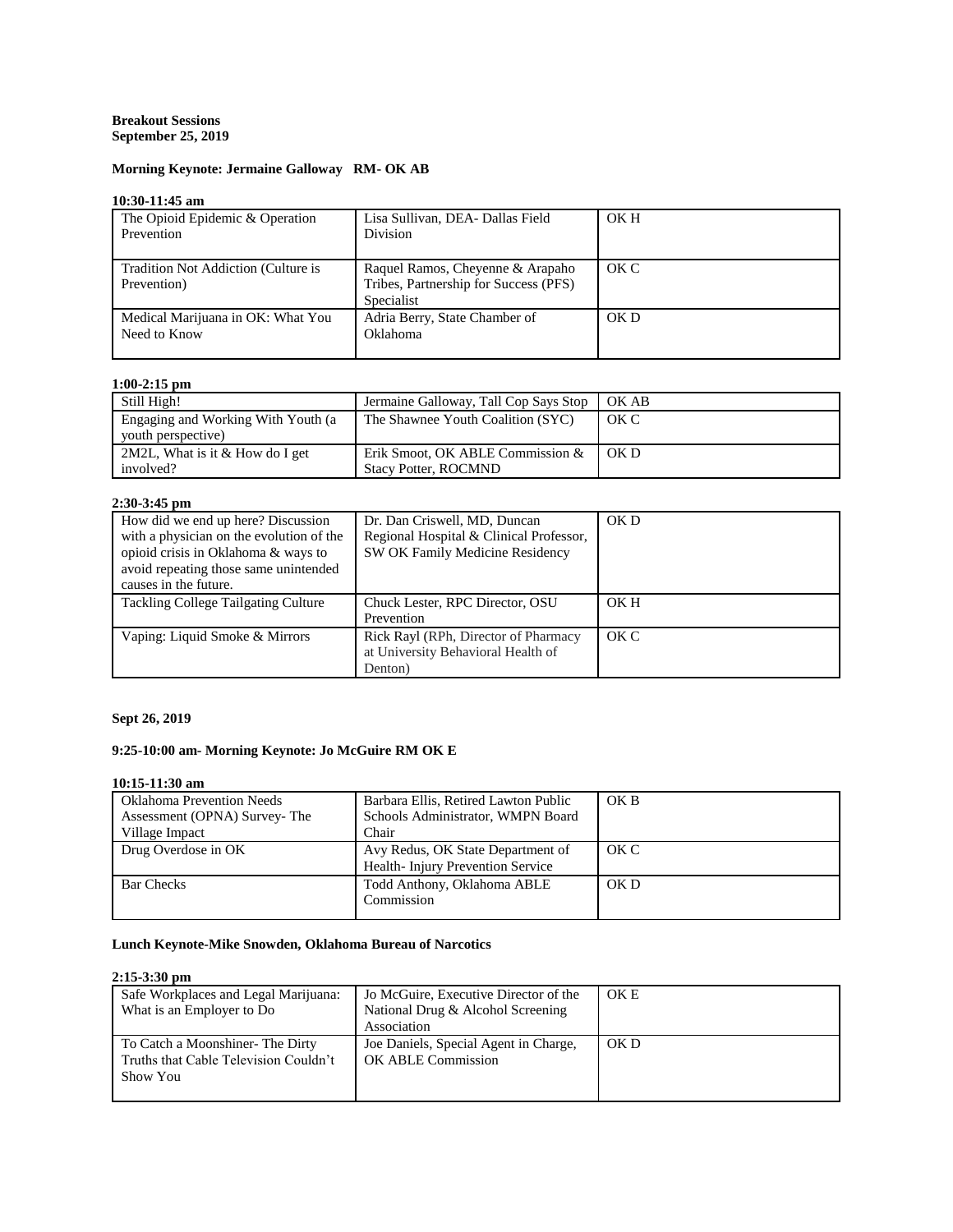| Prescription Monitoring Program: Best   Brian Veezy, OBN | OK C |
|----------------------------------------------------------|------|
| Practices                                                |      |

**The Opioid Epidemic & Operation Prevention (Lisa Sullivan, DEA- Dallas Field Division Diversion Program Manager):** The opioid overdose epidemic is one of our Nation's most pervasive drug issues. According to CDC there were over 72,000 drug related deaths in 2017, or approximately 197 per day. The DEA and Discovery Education have joined forces to combat a growing epidemic of prescription opioid misuse and heroin use nationwide. Operation Prevention's mission is to educate students about the true impacts of opioids and kick-start lifesaving conversations in the home and classroom. Since its launch, Operation Prevention has reached over 2M students nationwide. This session will 1) provide insight of the nationwide problem involving opioid prescriptions and emerging drug trends; 2) identify how the DEA responds to the heroin and prescription opioid pill crisis; and 3) discuss the various DEA resources for schools, educators, parents and students.

**Tradition Not Addiction (Raquel Ramos, Cheyenne & Arapaho Tribes PFS Tribal Specialist):** Tradition Not Addiction is a community and school based prevention program with cultural classes, mass media messages, and youth coalition. The Cheyenne Arapaho Tribe houses Tradition Not Addiction and is a tribal PFS grantee. Tradition Not Addiction emphasizes the importance of substance abuse prevention and improving mental health. This session will share the successes of the Tradition Not Addiction program and provide insight into working with tribal youth and communities.

**Medical Marijuana in Oklahoma: What You Need to Know (Adria Berry, State Chamber of Oklahoma, Vice President, Government Affairs):** Have you ever wondered how Oklahoma became the home of the most progressive medical marijuana program in the nation? This presentation will attempt to answer that question by exploring how we got here as a state, what our lawmakers have done since State Question 788 became law, and what the future may hold. We'll explore the language contained in the "Unity" bill, HB2612, and discuss, among other things, some of the rules adopted by regulatory agencies that oversee the new industry. This session will educate attendees about what is included in Oklahoma's medical marijuana laws and regulations.

**Still High! (Jermaine Galloway, Tall Cop Says Stop):** This session will test your knowledge regarding current local and national drug trends. Topics will include a wide spectrum of drug clothing, logos, trends, clothing stash compartments, marijuana concentrates, marijuana edibles, drug legalization, e-devices, inhalants, over the counter drugs, cough medicines, opioids, synthetic drugs party drugs, designer drugs, new drug paraphernalia, drug identifiers, new drug clothing companies, and other non-assuming stash items that are popular culture items. Whether you work, live, or frequent rural areas or more densely populated areas this session will be relevant to you. This training is unique, in that it provides over 125 visual aids for attendees to hold and become familiar with, along with photos and information on local and national locations who are promoting underage drinking, violence and substance abuse.

**Engaging and Working with Youth- A youth perspective (The Shawnee Youth Coalition):** Many times, adults feel like they are helping, supporting and working with youth, when in reality they are alienating, frustrating, and sending mixed messages to them. This session will help adults understand how best to engage and work with youth and help create safe and supportive communities. The Shawnee Youth Coalition (SYC) is a youth-led organization that works to change their community for the better. It is comprised of  $7<sup>th</sup> - 12<sup>th</sup>$  graders who meet regularly to plan and implement strategies, activities, and volunteer in their community.

2M2L, what is it & how do I get involved? (Captain Erik Smoot, Oklahoma Alcoholic Beverage Laws Enforcement **Commission & Stacy Potter, Certified Prevention Specialist, Prevention Programs Director, ROCMND Area Youth Services):** The 2 Much 2 Lose (2M2L) breakout session will provide brief look at the 2M2L law enforcement and community training as well as the youth component that has been used in communities to reduce underage drinking. The session will offer how specialized instruction for both law enforcement agencies and community members can benefit communities. The session will go into how the training incorporates tactical instruction in party dispersals, compliance checks, and shoulder taps with community building strategies. The session will also discuss how the training will equip law enforcement officers and community members with the knowledge and skills to properly perform prevention strategies in a joint effort to enforce the underage drinking laws. 2M2L also has a youth component that has shown to be very instrumental in local efforts to reduce underage drinking. Examples of those efforts will be discussed. Youth can be very influential in local policy advancement as well as state laws being passed around underage drinking. Youth also are trained how to develop a strategic plan for their local community during 2M2L camps. Trainers will discuss the curriculum used at these 2M2L youth camps. Trainers will use past experiences as well as recent to describe the 2M2L overall program through an interactive presentation as well as videos and PowerPoint.

- Participants will learn how the adult 2M2L training for law enforcement and community members will aid in local efforts to decrease underage drinking
- Participants will learn how the youth 2M2L training will aid in local efforts to decrease underage drinking
- Participants will learn how they can start the process of getting local training for their community and youth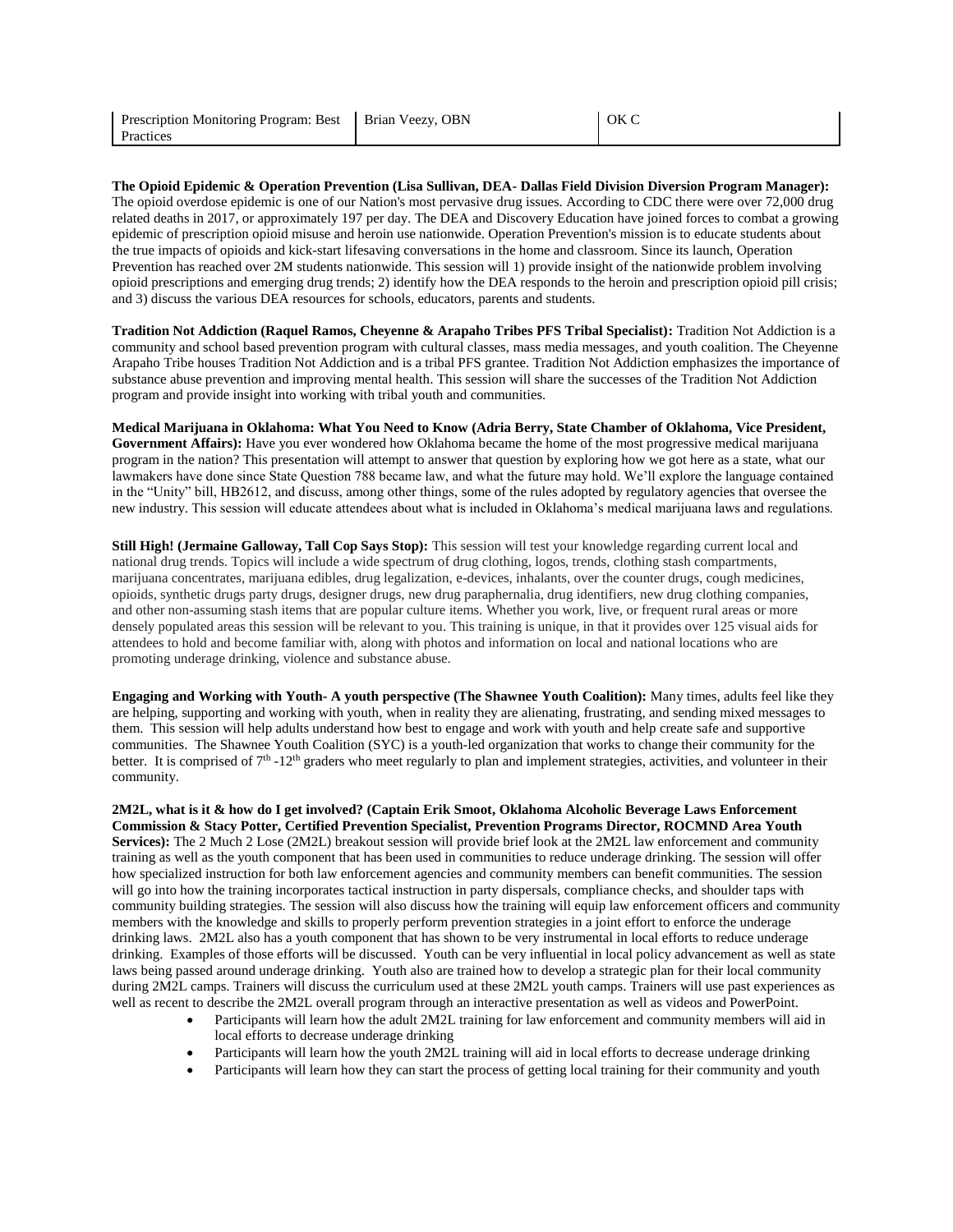**How did we end up here? Discussion with a physician on the evolution of the opioid crisis in Oklahoma & ways to avoid repeating those same unintended causes in the future (Dr. Dan Criswell, MD, Clinic Professor, OU-Lawton Family Medicine, Duncan Regional Hospital):** The current opioid misuse/overuse and substance abuse did not develop overnight. In fact, the current status has been in development for over thirty years. The intended outcome for our session is improve understanding of what factors were at work from a physician's perspective that led us here and what we can do to return to a more balance approach to the use of opioids for treatment of chronic pain. In so doing there are four main pillars for discussion: A. How did we get here?

- B. What were the physician's/provider's treatment assumptions?
- C. What did physicians/providers discover?
- D. Now what do we do?

### **Tackling College Tailgating Culture (Chuck Lester, RPC Director OSU):**

Like many other college towns Stillwater, Oklahoma has seen and exponential increase in the scope and scale of tailgating related to sports and special events. This increase combined with existing high-risk college-aged drinking creates an explosive mix with the potential for dire implications. The University and Community Substance Abuse Coalition sought to improve local tailgating culture by applying the Strategic Prevention Framework model to this challenging issue. This session is an account of their challenges, successes, and lessons learned.

#### **Vaping: Liquid Smoke and Mirrors (Rick Rayl, RPh, Director of Pharmacy at University Behavioral Health of**

**Denton):**"Young people have taken a technology that was supposed to help grownups stop smoking and invented a new kind of bad habit, one that they have molded in their own image. The potential public-health benefit of the e-cigarette is being eclipsed by the unsettling prospect of a generation of children who may really love to vape." This presentation explores vaping from the advent of the modern e-cig to the harmful effects of nicotine on the body. It reviews the complex gadgetry of the ESD and the composition of the e-juice. This session will review the history of vaping, discuss the health risks associated with vaping, and better understand the addiction potential of nicotine.

### **Keynote: It's Not "Just a Little Pot" (Jo McGuire, Executive Director of the National Drug & Alcohol Screening**

**Association)** Dabs, Shatter, Earwax, Budder and Honey. If you have no idea what those five words mean, then you don't know jack about weed. It's time to catch-up and understand what today's marijuana looks like, new ingestion methods, how it affects the user and how to detect use. Get ready to learn something you did not know when you walked in the door.

### **OPNA: The Village Impact (Barbara Ellis, Retired Lawton Public Schools Assistant Superintendent, WMPN Board**

**Chair):** The goal of this session is to de-escalate the fear of using the Oklahoma Prevention Needs Assessment to disseminate information to your village. School districts have many challenges to overcome to increase academic performance. Teachers are prepared to teach children who come into the classroom that are eager to learn, but are often unprepared to reach children with social and/or emotional deficiencies. Many educators are not prepared for or aware of the abuse and behavioral problems that can be tackled by the community as a whole readying youth to set goals for academic classroom, this presentation lends itself to community action by outside agencies such as city government, neighborhoods, local agencies, and churches or organizations such as boy and girl scouts, boys and girls clubs, etc.

**Drug Overdose in OK (Avy Redus, OK State Department of Health- Injury Prevention Service):** This session will provide an understanding of the drug problem in Oklahoma. Identifying proper ways to store and dispose of prescription medications and prevention strategies to reduce drug-related morbidity and mortality. It will also provide an understanding of the Oklahoma Opioid Prescribing Guidelines and supplemental materials.

**Bar Checks (Todd Anthony, OK ABLE Commission):** Agents from the Oklahoma ABLE Commission will discuss proactive enforcement options(Bar Checks, Walk throughs, inspections) as preventative tools to lessen alcohol related incidents. As well as discuss new and upcoming changes to the liquor laws.

### **Drugs and Rock N Roll (Mike Snowden, Oklahoma Bureau of Narcotics)**

**Safe Workplaces and Legal Marijuana: What is an Employer to Do (Jo McGuire, Executive Director of the National Drug & Alcohol Screening Association):** We will discuss why workplace policies are a necessity surrounding employee substance use to include marijuana. Legal or not – working under-the-influence compromises safety standards. Who is liable and culpable when bad things happen? We will talk about the Do's and Don'ts to follow when enforcing a policy with an overview of the myths/truths surrounding the misunderstood drug test and the ever-elusive impairment solution.